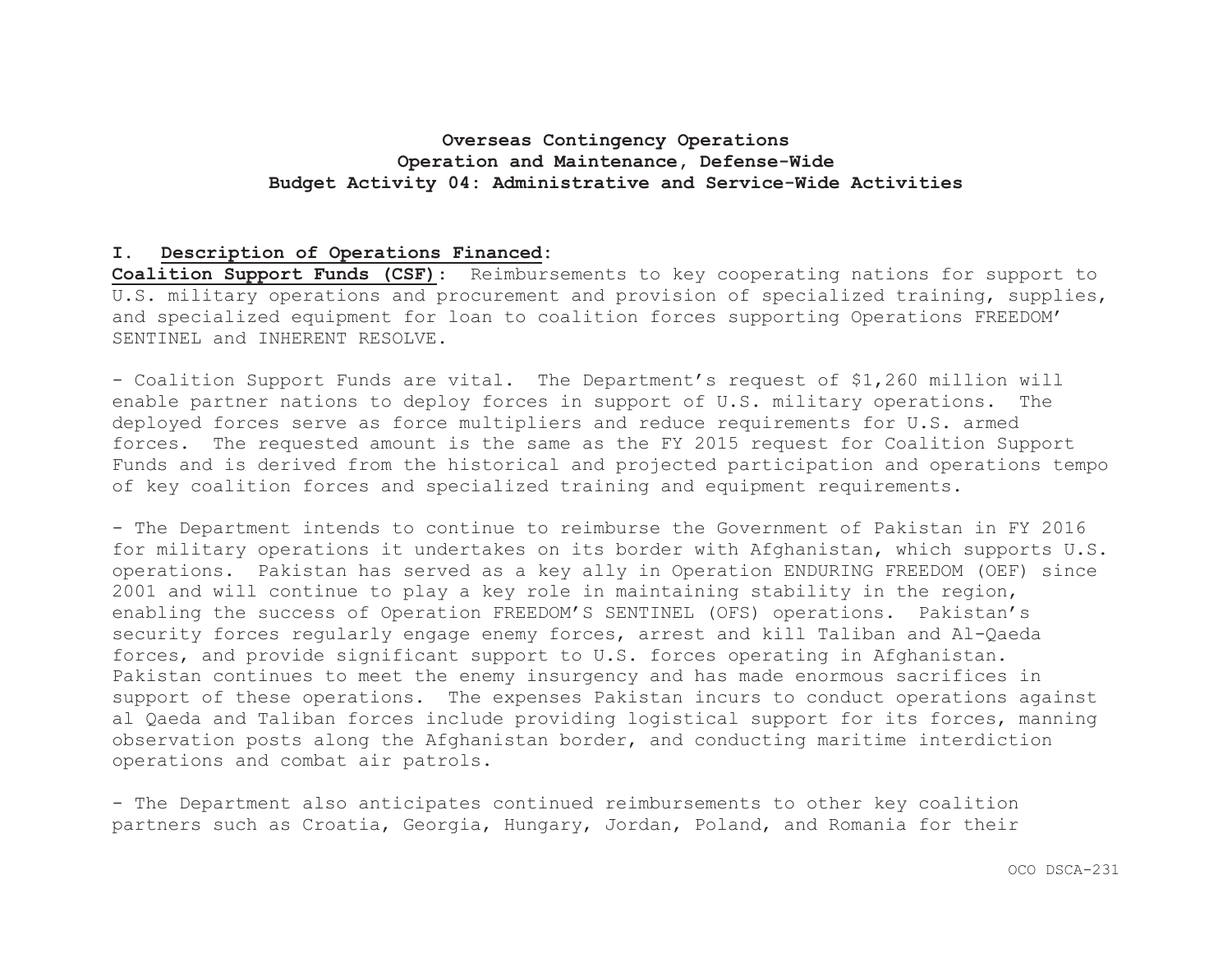#### **I.Description of Operations Financed (cont.)**

participation in OFS and in Operation INHERENT RESOLVE (OIR).

- Coalition Support Funds will finance specialized training, supplies, and specialized equipment for coalition and friendly foreign forces willing to join the missions in Iraq and Afghanistan, thus producing a safer, more effective force. This authority, the Coalition Readiness Support Program (CRSP), enables the Department to achieve cost savings and ensure protection of both U.S. and foreign forces by having a store of equipment, such as radios, counter-Improvised Explosive Devices (IEDs) equipment, and night vision devices, which can be rotated to friendly foreign forces.

- The Department also uses Coalition Support Funds to prepare countries to deploy that could not participate in military operations in Iraq and Afghanistan without such support. Reimbursing partner nation efforts is critical to enabling forces from eligible foreign countries to remain in theater and support U.S. military operations. Without financial support, many of these nations would not be able to participate in U.S. military operations.

**Lift and Sustain**: The Department's request of \$400 million will provide funds to transport eligible foreign forces from approximately 25 countries to and from the theaters of operation for OFS and OIR and provide sustainment and subsistence while they serve with U.S. forces in those operations. The Department's request is the same as the FY 2015 request and is consistent with recent expenditure rates. However, projections for sustainment requirements for coalition forces are evolving and have been historically higher, making continued flexibility to exceed the appropriated amount important. This critical authority allows the Department to provide support to coalition and friendly foreign forces participating in U.S. military operations in OFS and OIR. Without these funds, coalition and friendly foreign countries that lack the financial means to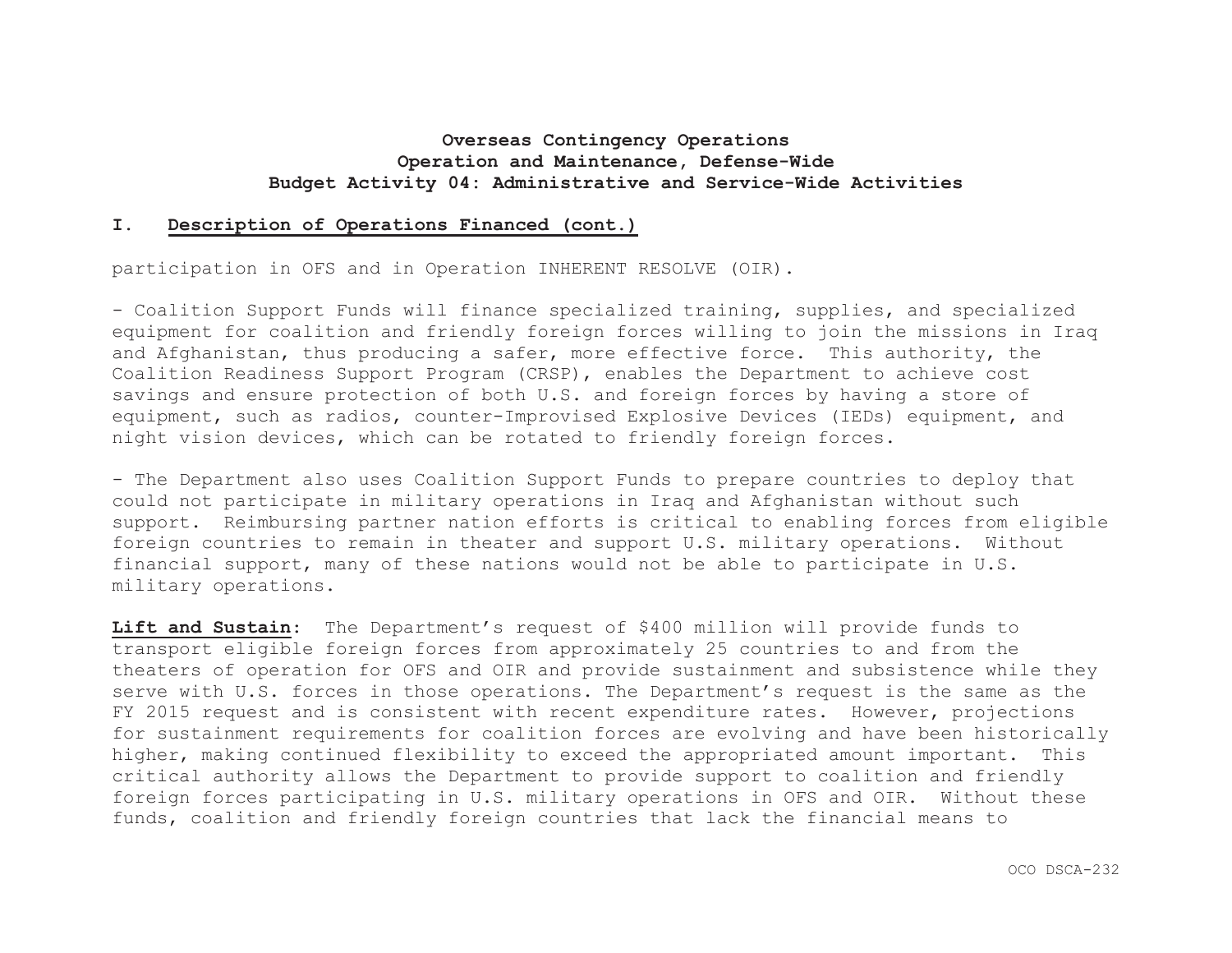#### **I.Description of Operations Financed (cont.)**

transport their forces to and from the theaters of operation or to sustain their forces for extended deployments would not be able to participate. U.S. support enables these forces to remain in theater to contribute to contingency operations. Without the support, the coalition forces may be required to return home, potentially requiring an increase in U.S. forces.

**Ministry of Defense Advisors (MoDA) Program:** The MoDA Program deploys senior DoD civilian experts to Afghanistan as advisors with foreign counterparts to build defense institutions and enhance ministerial capabilities in key areas such as personnel and readiness, acquisition and logistics, strategy and policy, and financial management. As DoD security cooperation efforts help develop Afghan personnel and units, the institutions required to manage and support them must be developed as well. MoDA is designed to forge long-term relationships that strengthen the Afghan defense ministry, while also strengthening the DoD civilian workforce.

- The MoDA Program has successfully recruited, trained, and deployed civilian advisors in support of ISAF Headquarters, which absorbed the ministerial development mission from NATO Training Mission – Afghanistan (NTM-A) and Combined Security Transition Command – Afghanistan (CSTC-A). These efforts will continue in FY 2016.

- Key indicators of achievement include: increased Afghan ministerial capacity to direct and manage defense resources professionally, effectively and efficiently without external support; and advisor effectiveness in improving ministerial capacity to enhance U.S. national security. In accordance with current U.S. and NATO planning for FY 2015, the MoDA Program will provide approximately 89 trained DoD civilian advisors to support ongoing assistance mission requirements in Afghanistan. Advisors will be recruited, trained, and deployed in three cycles, January to March, April to June, and July to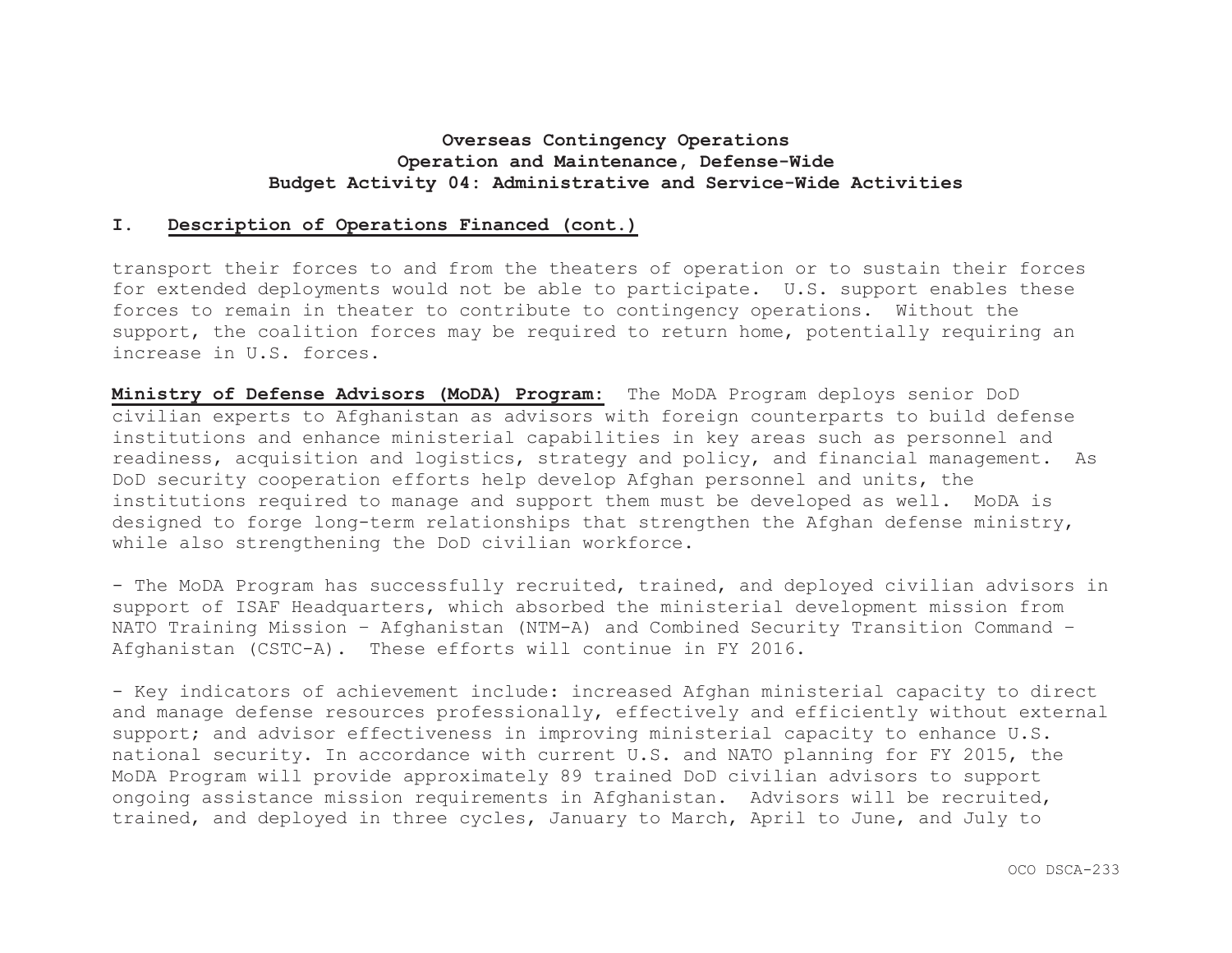#### **I.Description of Operations Financed (cont.)**

September, with up to 28 advisor candidates per cycle as required.

**European Reassurance Initiative - Building Partnership Capacity:** These funds will be used to support Building Partnership Capacity (BPC) activities in the Ukraine and Baltic States to address readiness and other military support initiatives.

### **II. Force Structure Summary:**

N/A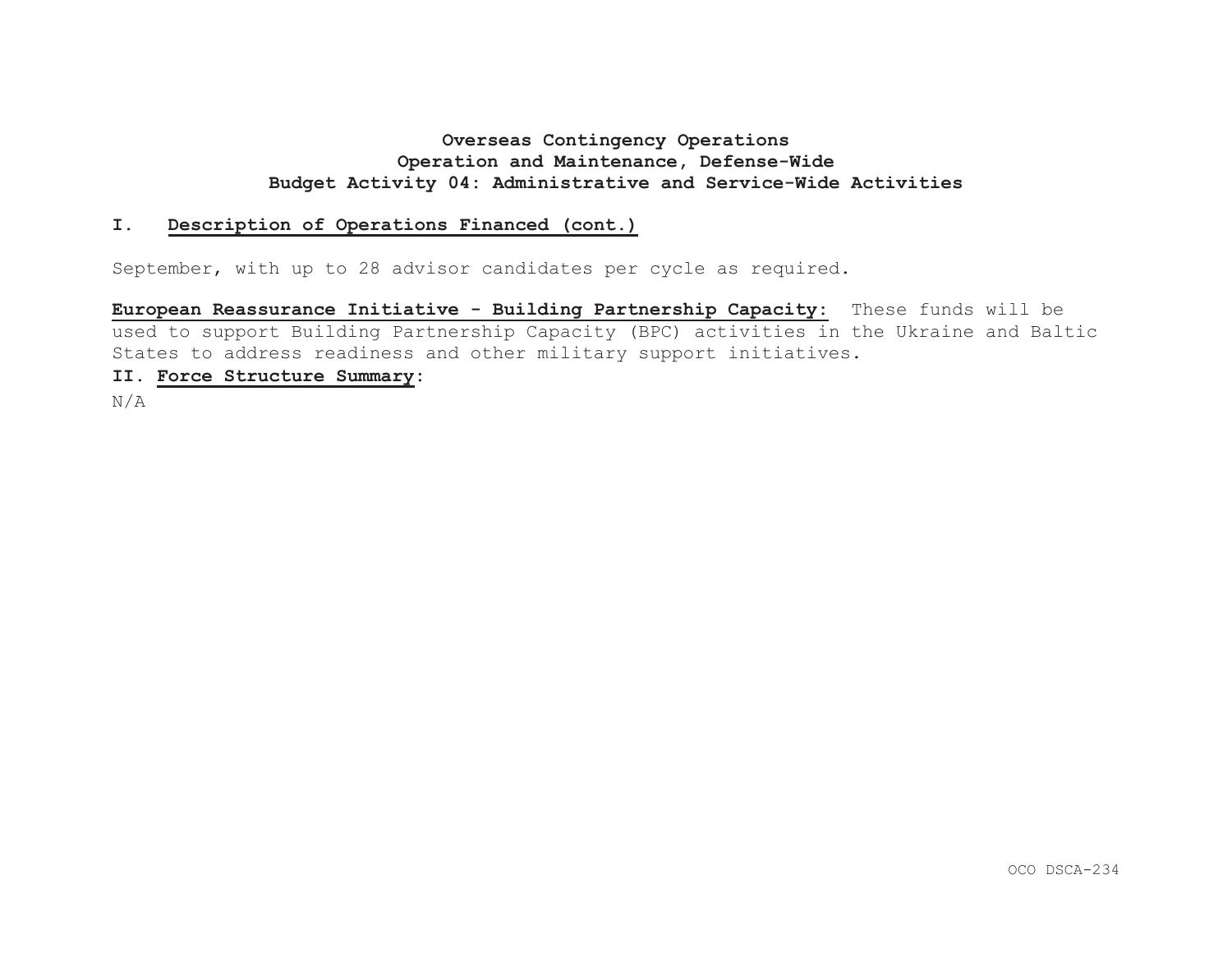## **III. Financial Summary (\$ in thousands):**

|            |                   | FY 2014     | FY 2015     |          | FY 2016     |
|------------|-------------------|-------------|-------------|----------|-------------|
| CBS No.    | CBS Title         | Actual      | Enacted     | Delta    | Estimate    |
| <b>OFS</b> |                   |             |             |          |             |
| 3.0        | Operating Support | \$1,950,000 | \$1,660,000 | \$12,000 | \$1,672,000 |
|            | OFS Total         | \$1,950,000 | \$1,660,000 | \$12,000 | \$1,672,000 |
| <b>ERI</b> |                   |             |             |          |             |
| 3.0        | Operating Support | \$0         | 50          | \$5,000  | \$5,000     |
|            | ERI Total         | \$0         | \$0         | \$5,000  | \$5,000     |
|            | Grand Total       | \$1,950,000 | \$1,660,000 | \$17,000 | \$1,677,000 |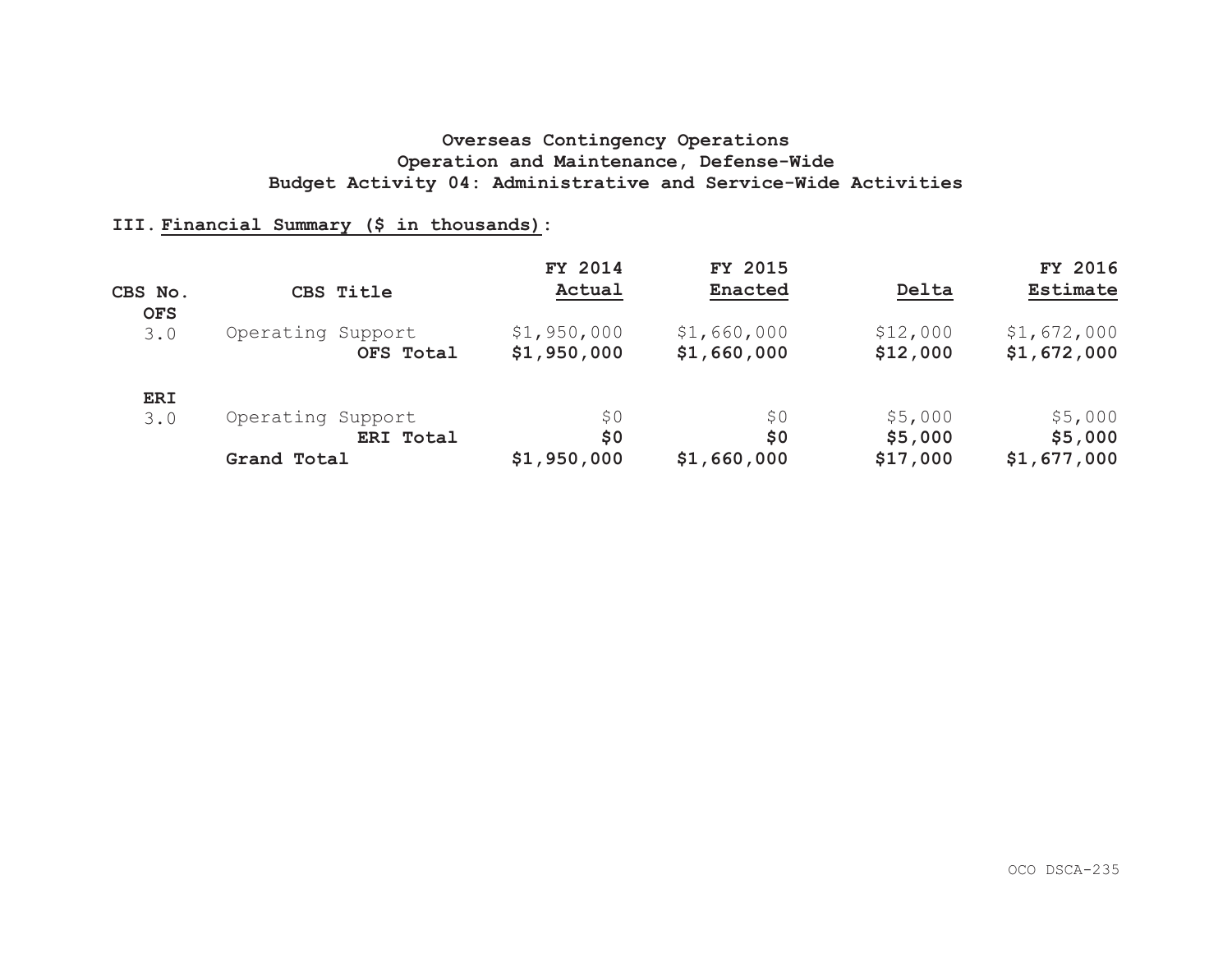## **III. Financial Summary (\$ in thousands):**

#### **Coalition Support**

| $OFS$                       |       | FY 2014     | FY 2015     |       | <b>FY 2016</b> |
|-----------------------------|-------|-------------|-------------|-------|----------------|
|                             |       | Actual      | Enacted     | Delta | Estimate       |
| 1. CBS Category/Subcategory |       |             |             |       |                |
| Operating Support<br>3.0    |       | \$1,500,000 | \$1,260,000 |       | \$1,260,000    |
|                             | Total | \$1,500,000 | \$1,260,000 | S O   | \$1,260,000    |

**A. Narrative Justification:** These funds finance payments to key cooperating nations for support to U.S. Operations FREEDOM'S SENTINEL and INHERENT RESOLVE. Pakistan conducts major border operations along the Pakistan-Afghanistan border and has achieved successes that would be difficult for U.S. Armed Forces to attain. Likewise, Jordan conducts major border security along the Jordan-Syria border which denies enemy freedom of movement and helps ensure the success of U.S. operations. The Department will also use these funds to provide the equipment and pre-deployment training needed for coalition and friendly foreign forces to operate effectively in the current environment and assure safety of coalition and U.S. armed forces. Key contributing nations such as Georgia, Romania, Poland, Hungary, Croatia and Jordan are able to deploy forces to support operations in Iraq and Afghanistan with the critical support provided through the Coalition Support Funds. If funds are not provided, the U.S. will not be able to reimburse key cooperating nations for support to U.S. military operations. An inability to reimburse countries with a lesser capacity to pay could discourage participation and require the U.S. military to take on operations better covered by coalition partners. In the case of Pakistan and Jordan border operations, it is unlikely that the U.S. would be able to conduct these operations as capably as the indigenous forces. Lack of specialized training and equipment to loan coalition forces could also decrease the participation by such forces and would reduce the safety of all forces conducting joint operations.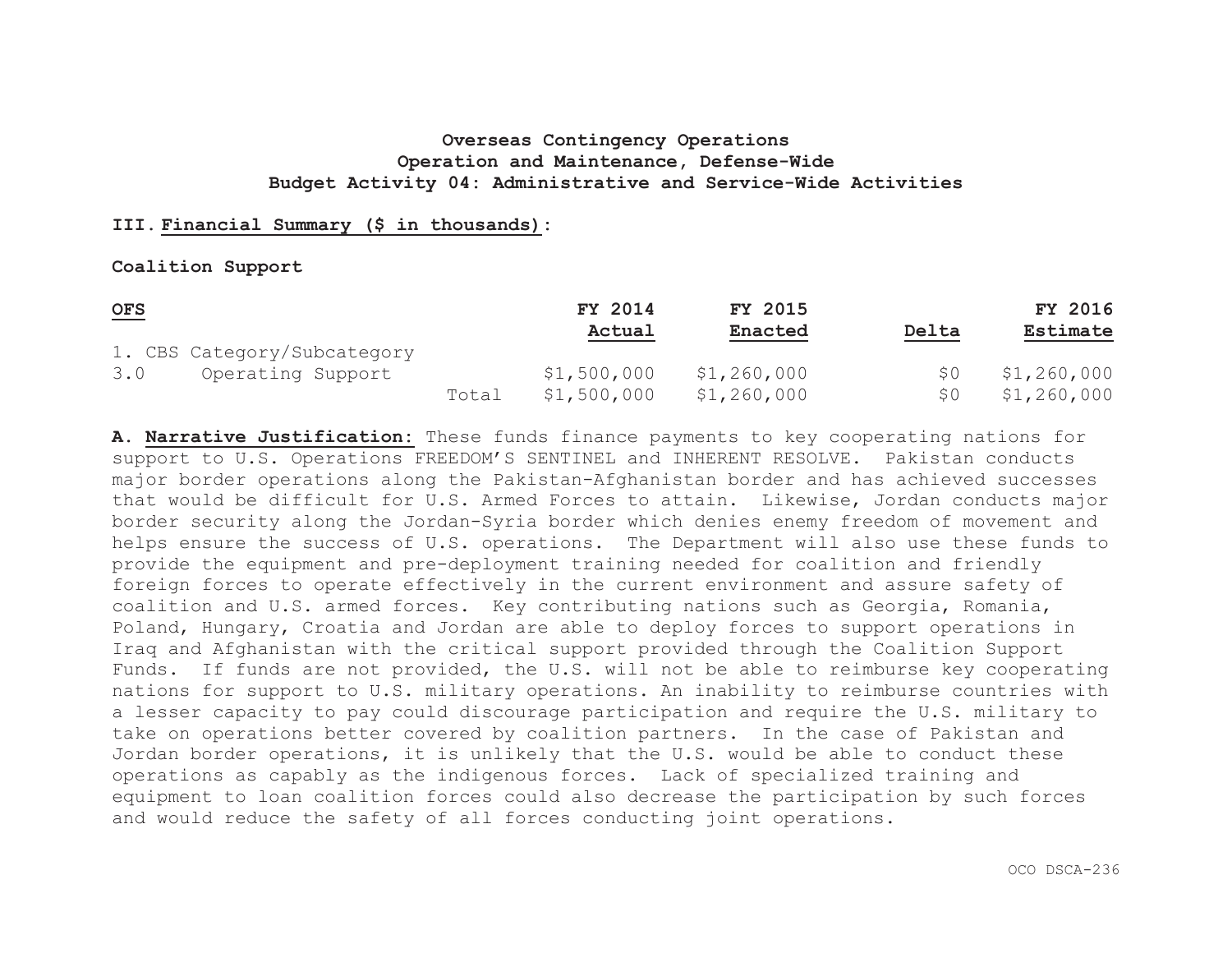## **III. Financial Summary (\$ in thousands):**

**B. Explanation of Changes between FY 2015 and FY 2016:** There is no change from FY 2015 to FY 2016.

## **European Reassurance Initiative - Building Partnership Capacity**

| ERI                         |       | FY 2014 | FY 2015        |         | <b>FY 2016</b> |
|-----------------------------|-------|---------|----------------|---------|----------------|
|                             |       | Actual  | <b>Enacted</b> | Delta   | Estimate       |
| 2. CBS Category/Subcategory |       |         |                |         |                |
| 3.0<br>Operating Support    |       | S O     | SO             | \$5,000 | \$5,000        |
|                             | Total | S O     | S O            | \$5,000 | \$5,000        |

#### **A. Narrative Justification:**

These funds will be used to support Building Partnership Capacity (BPC) activities in the Ukraine and Baltic States to address readiness and other military support initiatives.

## **B. Explanation of Changes between FY 2015 and FY 2016:**

This is a new start for the DSCA in FY 2016.

#### **Lift and Sustain**

| $OFS$ |                             |       | FY 2014   | FY 2015        |       | FY 2016   |
|-------|-----------------------------|-------|-----------|----------------|-------|-----------|
|       |                             |       | Actual    | <b>Enacted</b> | Delta | Estimate  |
|       | 3. CBS Category/Subcategory |       |           |                |       |           |
| 3.0   | Operating Support           |       | \$450,000 | \$400,000      | \$0   | \$400,000 |
|       |                             | Total | \$450,000 | \$400,000      | \$0   | \$400,000 |

OCO DSCA-237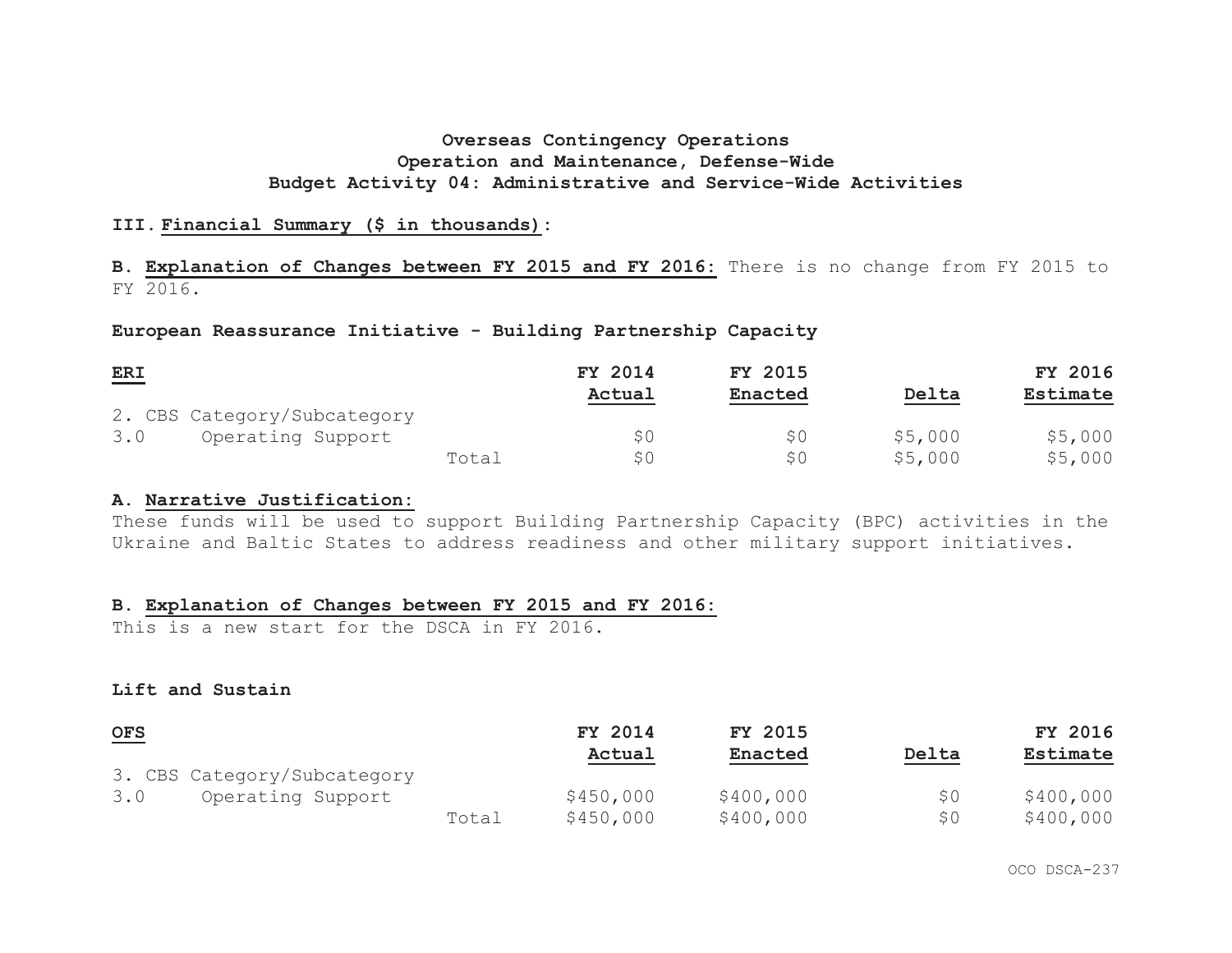## **III. Financial Summary (\$ in thousands):**

**A. Narrative Justification:** Lift and Sustain funds allow the Department to finance logistical support for coalition and friendly foreign forces in Operations FREEDOM'S SENTINEL and INHERENT RESOLVE. Funds are required so foreign forces from economically challenged countries can continue to support U.S. military operations. Lift and Sustain funding will continue to finance higher costs for transportation, food, and other sustainment. The eligible foreign partners do not have the financial means to transport their forces to and from the theaters o operation or to sustain their forces for extended deployments. Direct support from the U.S. is critical to enabling these forces to remain in theater and allowing U.S. military force deployment and redeployment schedules to stay on track. Without Lift and Sustain funds, many coalition and friendly foreign partners would not be able to maintain their forces in support of OFS and OIR. Such a result would adversely impact U.S. operations if U.S. forces had to fill the gap. Without support in theater, countries like Hungary, Poland, and Romania, NATO members with limited economies, may not be able to participate, thus hindering the ability of the NATO and the U.S. missions to succeed.

**B. Explanation of Changes between FY 2015 and FY 2016:** There is no change in funding between FY 2015 and FY 2016.

#### **MoDA Program**

| OFS                         |       | FY 2014 | FY 2015 |          | FY 2016  |
|-----------------------------|-------|---------|---------|----------|----------|
|                             |       | Actual  | Enacted | Delta    | Estimate |
| 4. CBS Category/Subcategory |       |         |         |          |          |
| Operating Support<br>3.0    |       | \$0     | S0      | \$12,000 | \$12,000 |
|                             | Total | SO.     | S0      | \$12,000 | \$12,000 |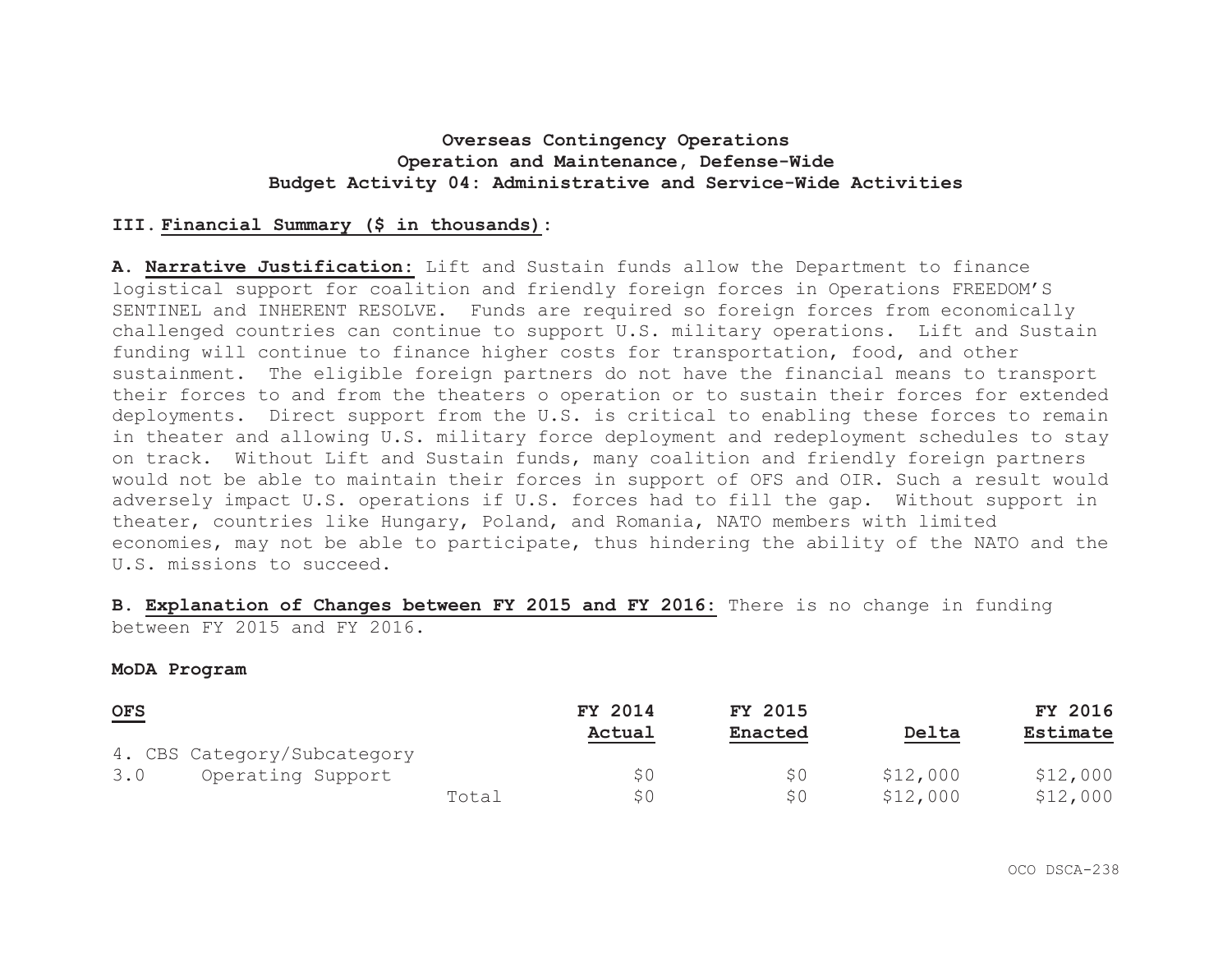## **III. Financial Summary (\$ in thousands):**

### **A. Narrative Justification:**

The MoDA Program deploys senior DoD civilian experts to Afghanistan as advisors with foreign counterparts to build defense institutions and enhance ministerial capabilities in key areas such as personnel and readiness, acquisition and logistics, strategy and policy, and financial management. As DoD security cooperation efforts help develop Afghan personnel and units, the institutions required to manage and support them must be developed as well. The MoDA Program is designed to forge long-term relationships that strengthen the Afghan defense ministry, while also strengthening the DoD civilian workforce. Without these funds, the DSCA will be unable to support ISAF HQs and the Afghan government with this successful initiative.

**B. Explanation of Changes between FY 2015 and FY 2016:** These funds were previously managed by the OUSD(Policy) but program responsibilities for both the Afghan program and the MoDA Global program are now with the DSCA.

|       | FY 2014     | <b>FY 2015</b> |          | FY 2016     |
|-------|-------------|----------------|----------|-------------|
|       | Actual      | Enacted        | Delta    | Estimate    |
| Total | \$1,950,000 | \$1,660,000    | \$17,000 | \$1,677,000 |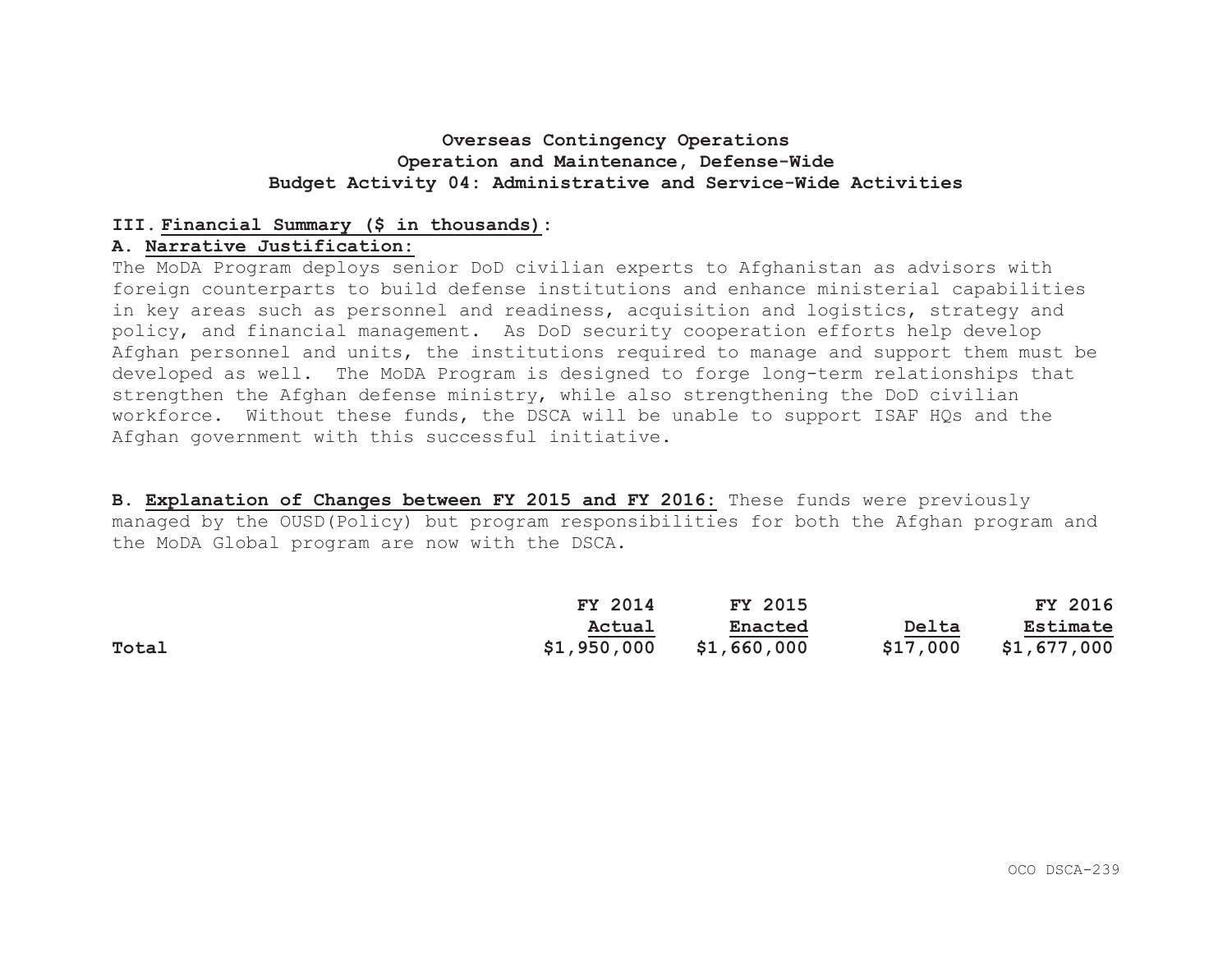### **IV. Performance Criteria:**

N/A